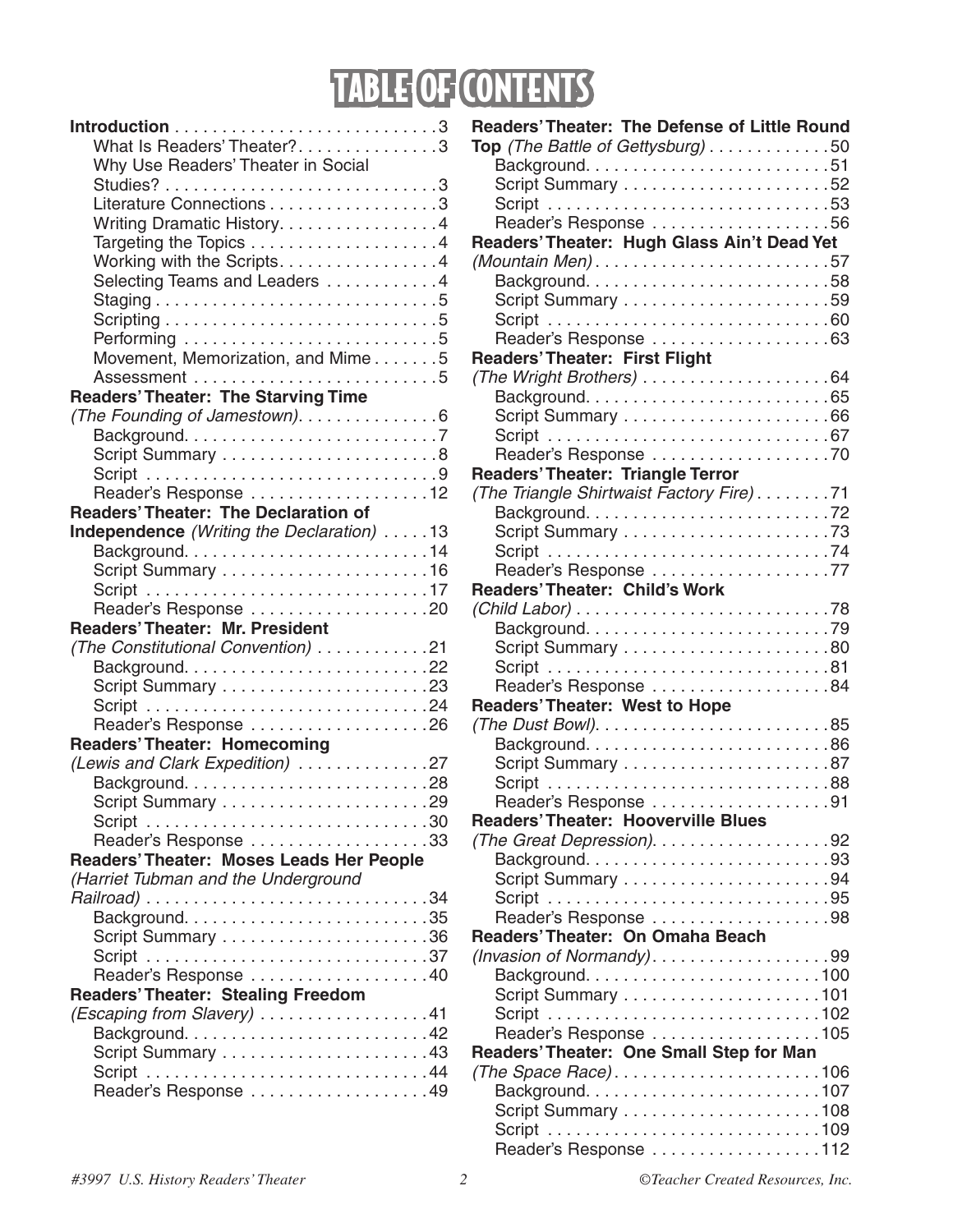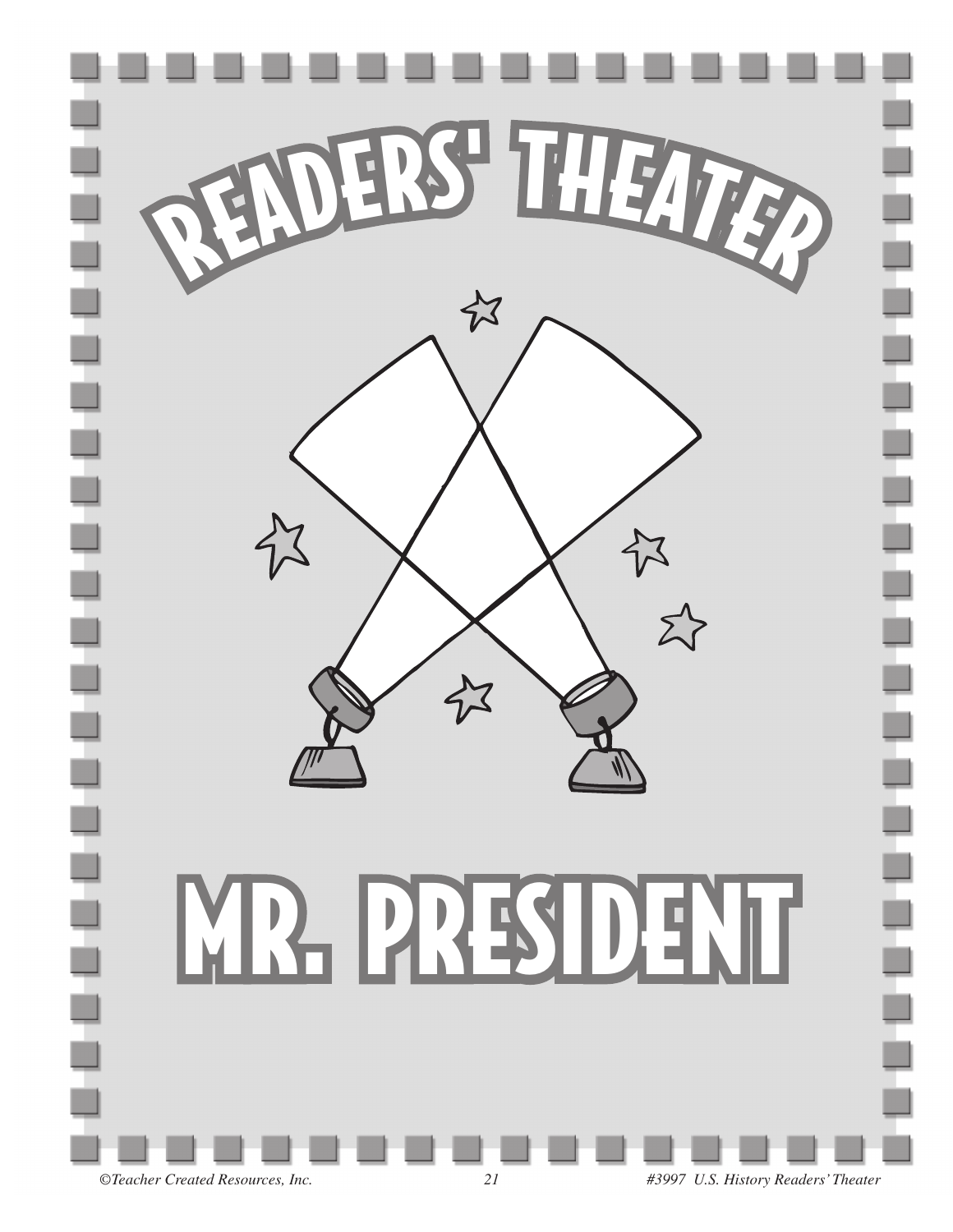

# BACKGROUND: MR. PRESIDENT

#### **The Men Who Wrote the Constitution**

The fifty-five men who met together in Philadelphia to write a constitution for the new nation were a remarkable collection of talented, educated, and experienced leaders. These practical men were often successful merchants, lawyers, and politicians.

The most important member of the convention was a 36 year-old scholarly lawyer from Virginia, James Madison, who became known as the "Father of the Constitution." Madison believed the country needed a new form of a strong, national government with supremacy over the states. He believed such a government would reduce economic and social differences between the states. George Washington wanted the new government to have real power. He knew from his Revolutionary War experiences, the dangers that would exist if the government remained a weak and squabbling collection of independent states. Other advocates of a strong government were Alexander Hamilton, Benjamin Franklin, and Edmund Randolph.



#### **A Clash of Ideas**

There were many sources of arguments and serious disputes during the convention. These included the role of slavery in the new nation and the conflicts between large and small states. The large states were worried they would be crippled by laws and taxes forced upon them by the small states. The small states feared they would be outvoted and overwhelmed by the more populated larger states like Virginia.

#### **The Idea of the Presidency**

The entire idea of the presidency was a new and dangerous concept to many of the founders. Some, like Elbridge Gerry and John Dickinson, feared the idea of an elected king, a ruler with too much power who would destroy their liberties and ignore the wishes of individuals and states. They distrusted power and wanted a very weak executive leader. They didn't even want him to have a fancy title that sounded royal.

On the other hand, Alexander Hamilton, a young New York representative and a rising political figure, supported a very strong leader with near king-like powers. Madison and Edmund Randolph favored a very strong presidency with a great deal of power. They feared the nation would be destroyed by foreign powers or remain a group of squabbling small states if they didn't have a strong president.

Despite their differences, the founders hammered out a compromise that has worked remarkably well for over 200 years. The arguments about how strong a president should be are still debated today.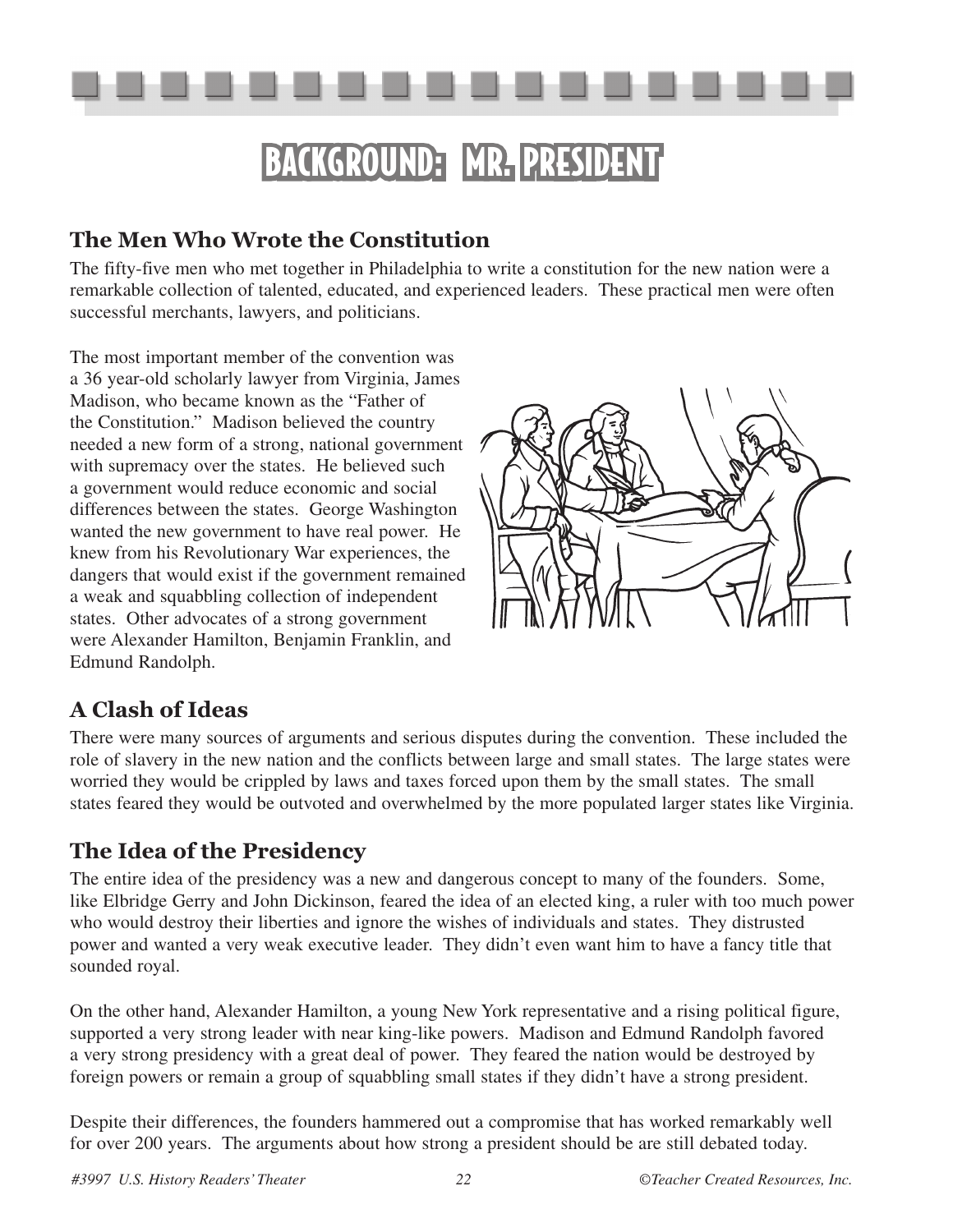

## SCRIPT SUMMARY: MR. PRESIDENT

This script is an abbreviated account of the intense discussions about the idea of the presidency conducted by the delegates to the Constitutional Convention. The narrator introduces the discussion and sets the lines between those who favor a strong chief executive, a powerful president, and those who want the role of the president tightly limited.

James Madison and Alexander Hamilton took the lead in forcefully arguing for a strong, powerful, almost king-like president. Elbridge Gerry and John Dickinson were leading members of the convention who wanted the president to be quite weak and totally controlled by laws and Congress. They even argued about the name for the president with Madison and Hamilton favoring a fancy, almost royal title, and Dickinson and Gerry wanting no suggestions of power or royalty.

Benjamin Franklin, in his usual shrewd way, gets to the gist of the problem and suggests a solution that allows enough power but not too much. His suggestion for the simple term "Mr. President" is respectful but doesn't have any suggestion of royal power or hints of special privilege. The title, "Mr. President," is still used today.

#### **Assignment**

Read the readers' theater script entitled "Mr. President" about the Constitutional Convention. Work within your group to prepare for the performance. The seven readers need to create a sense of the intensity of the argument and the reasons for it. Share your interpretation of the script with your team. Practice different expressions that would help highlight the serious passages and the humor in certain situations. Make sure each reader is well-practiced, clear, loud, and easy to understand. Present the script to your audience.

#### **Extensions: Writing and Literature**

• Choose a related topic to create your own readers' theater script. Write a script based on one of the events listed below related to the writing of the Constitution or another one of your choice related to the Constitutional Convention. Use *Shh! We're Writing the Constitution* by Jean Fritz and other books as sources of ideas.

The Virginia Plan is introduced to the Convention.

The New Jersey Plan is debated.

The final signing day at the Convention

Patrick Henry "smells a rat" and refuses to attend the Convention.

A hot day in the State House as members quarrel and the temperature rises

The debate over slavery

• Practice and present your script to the class.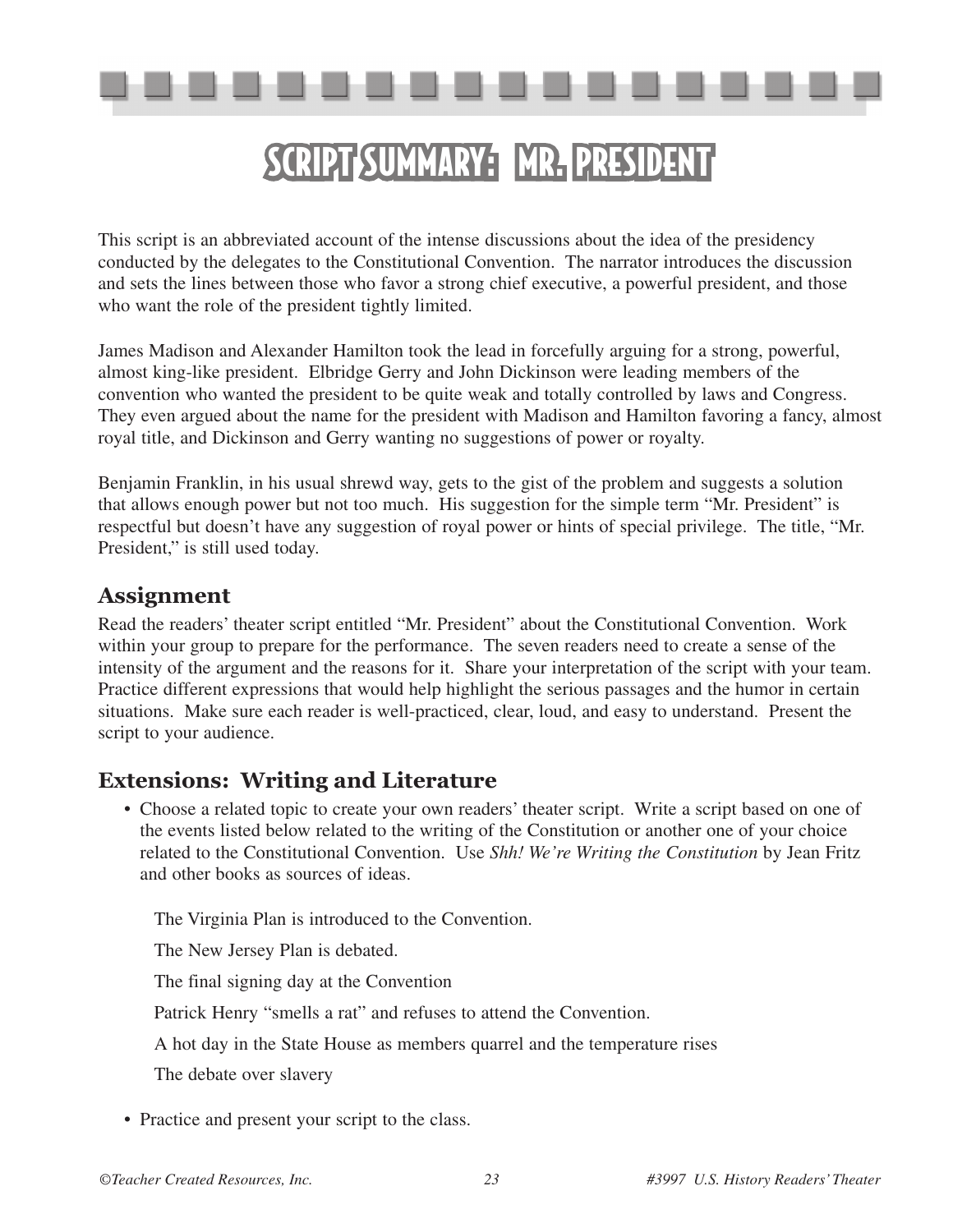

## SCRIPT: MR. PRESIDENT

This script is an abbreviated account of the discussions at the Constitutional Convention relating to the nature of the Presidency that the Founding Fathers were creating. There are seven speaking parts.

| <b>Narrator:</b>           | The delegates to the Constitutional Convention were deeply<br>divided over who should lead the new government they were<br>creating. Some delegates, like Alexander Hamilton, wanted a<br>president to serve for many years or even a lifetime, like a king.<br>Others wanted the office to have little real power and the term to<br>be only one or two years.                                         |
|----------------------------|---------------------------------------------------------------------------------------------------------------------------------------------------------------------------------------------------------------------------------------------------------------------------------------------------------------------------------------------------------------------------------------------------------|
| <b>Edmund Randolph:</b>    | What we need to create, Gentlemen, is a strong national<br>government with a congress to make laws, a president to enforce<br>those laws, and a judicial branch to determine that they are fair and<br>equitable. Our poor nation right now is a collection of weak and<br>arguing states that do not trust each other. They impose taxes on<br>each other, and sometimes are even at the point of war. |
| <b>John Dickinson:</b>     | We just got rid of one king. I'll not have another one. Keep the<br>states as they are.                                                                                                                                                                                                                                                                                                                 |
| <b>Elbridge Gerry:</b>     | We were sent here to revise the Articles of Confederation-not to<br>form a nation with a king or some other powerful leader.                                                                                                                                                                                                                                                                            |
| <b>Alexander Hamilton:</b> | This country needs strong leadership—otherwise it is going to be<br>gobbled up by European empires. What we need is a president for<br>life.                                                                                                                                                                                                                                                            |
| <b>John Dickinson:</b>     | No, I don't agree. A president with very little power is what we<br>desire. The weaker he is the safer we will be. One year is long<br>enough for any president.                                                                                                                                                                                                                                        |
| <b>James Madison:</b>      | He has to be strong or this nation will blow away like leaves in the<br>wind with every state going broke, being swallowed up by other<br>countries, or always getting into wars.                                                                                                                                                                                                                       |
| <b>Elbridge Gerry:</b>     | I don't trust any ruler. All he will want to do is raise taxes and get<br>us into war. He will end up a king with a different title.                                                                                                                                                                                                                                                                    |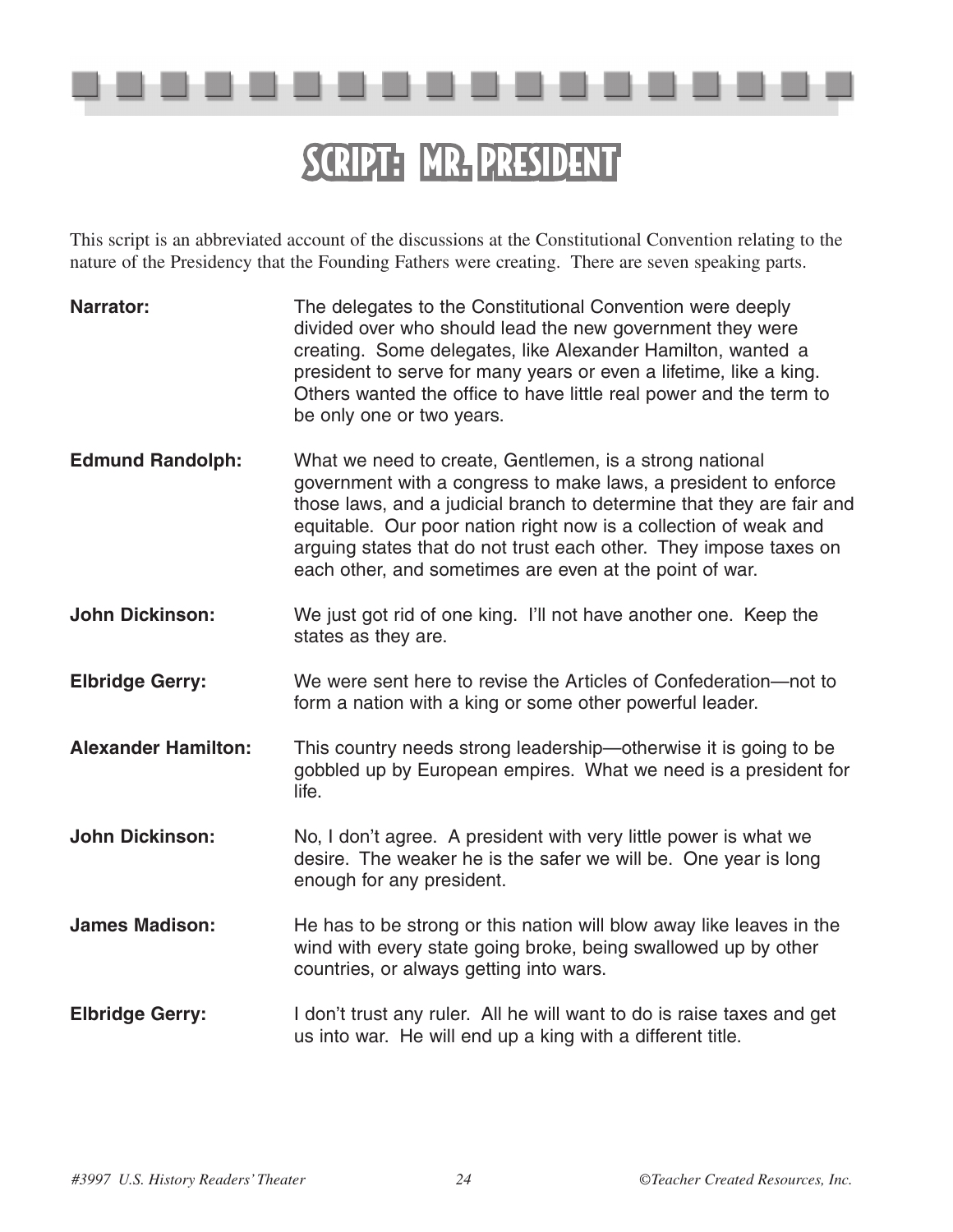

# SCRIPT: MR. PRESIDENT *(cont.)*

| <b>James Madison:</b>      | This country needs leadership. We cannot afford to have a<br>weak or feeble chief executive. He must be able to act with<br>force when necessary.                                                                                                                                                                                                     |
|----------------------------|-------------------------------------------------------------------------------------------------------------------------------------------------------------------------------------------------------------------------------------------------------------------------------------------------------------------------------------------------------|
| <b>Narrator:</b>           | Many delegates were fearful that the presidency would pass<br>from father to son like a monarchy or that the president would<br>rule the country without regard to the congress or the rule of<br>law.                                                                                                                                                |
| <b>Elbridge Gerry:</b>     | Why does it have to be a president for life—why not six years or<br>four or one year?                                                                                                                                                                                                                                                                 |
| <b>Alexander Hamilton:</b> | Well, it would be embarrassing to have a lot of ex-presidents<br>wandering around like ghosts with nothing much to do.                                                                                                                                                                                                                                |
| <b>Benjamin Franklin:</b>  | But suppose you had a lifetime president or even one with a six-<br>year term, and he turned out to be a worthless president. What<br>could you do about it? We might have to arrange some way to<br>get rid of a president who is incompetent or sick or who commits<br>a crime. Otherwise, we might have to shoot him.                              |
| <b>Narrator:</b>           | Many of the delegates were amused by Ben Franklin's<br>suggestion, but they also recognized the problem. What would<br>ex-presidents do? Would they go back home to their businesses<br>and farms or would they find other jobs in government? The<br>delegates were also uncertain what to call the leader of this new<br>office they were creating. |
| <b>Elbridge Gerry:</b>     | How will we address this president?                                                                                                                                                                                                                                                                                                                   |
| <b>Alexander Hamilton:</b> | I think that he should be called His Highness or His Excellency.                                                                                                                                                                                                                                                                                      |
| <b>Elbridge Gerry:</b>     | Sounds just like a king to me or some other high-fallutin' gentry.                                                                                                                                                                                                                                                                                    |
| <b>Benjamin Franklin:</b>  | How about just plain, Mister, such as Mr. Randolph or Mr.<br>Madison?                                                                                                                                                                                                                                                                                 |
| <b>Elbridge Gerry:</b>     | How about Mr. President? It's simple, dignified, and it doesn't<br>put on airs.                                                                                                                                                                                                                                                                       |
| <b>John Dickinson:</b>     | That sounds just right.                                                                                                                                                                                                                                                                                                                               |
|                            |                                                                                                                                                                                                                                                                                                                                                       |